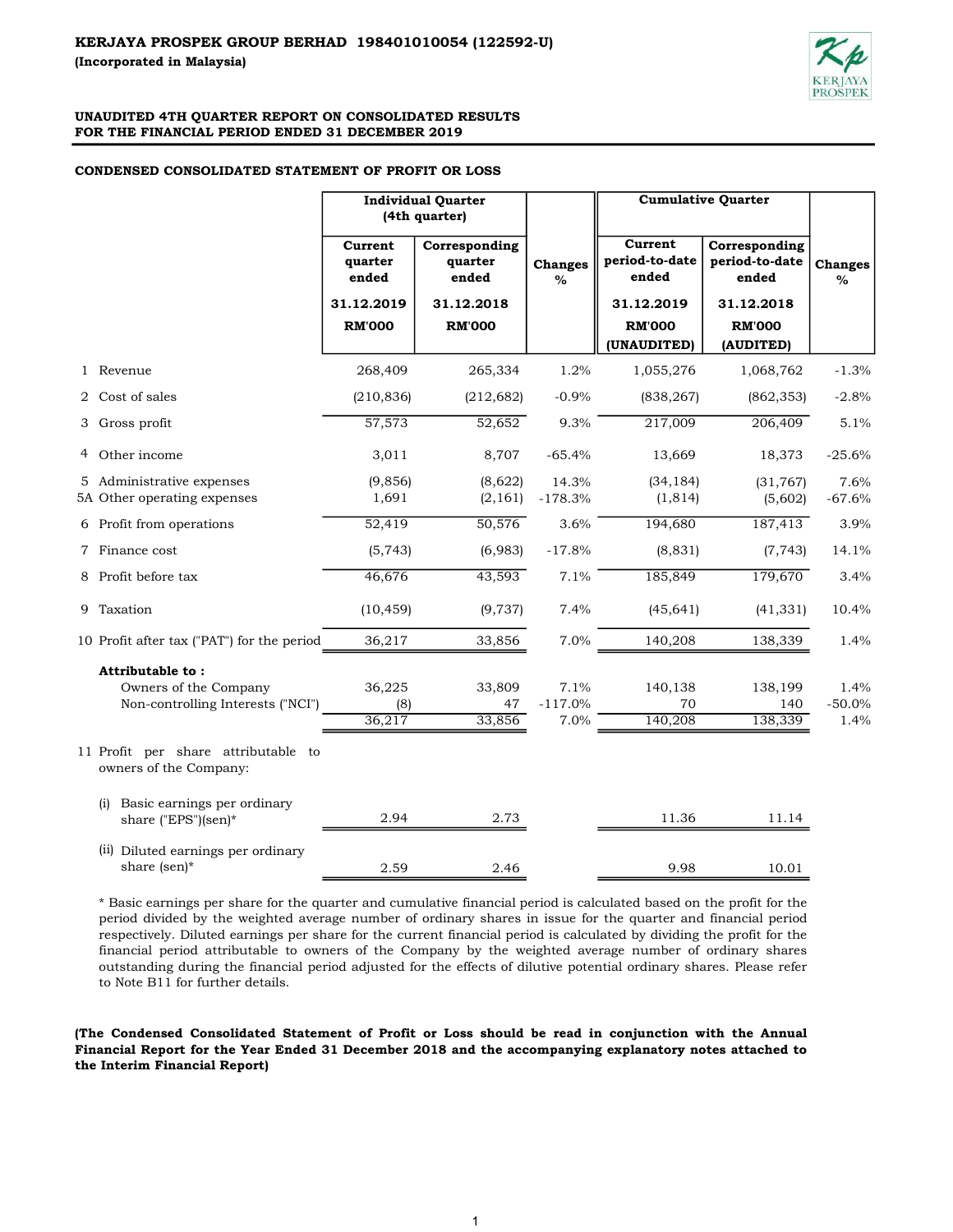

#### Current quarter ended Corresponding quarter ended Current period-to-date ended Corresponding period-to-date ended 31.12.2019 31.12.2018 31.12.2019 31.12.2018 RM'000 RM'000 RM'000 RM'000 (UNAUDITED) (AUDITED) 1 PAT for the period 138,339 and 36,217 33,856 36,217 33,856 36,217 33,856 38,399 2 Other Comprehensive Expense:  $25$  51 10 (48) 3 33,907 36,242 140,218 138,291 Total comprehensive income for the period 33,860 36,250 138,151 140,148 (8) 47 70 140 33,907 36,242 140,218 138,291 Cumulative Quarter Individual Quarter Attributable to : - Foreign currency translation differences Owners of the Company Non-controlling Interests ("NCI")

#### CONDENSED CONSOLIDATED STATEMENT OF PROFIT OR LOSS AND OTHER COMPREHENSIVE INCOME

(The Condensed Consolidated Statement of Profit or Loss and Other Comprehensive Income should be read in conjunction with the Annual Financial Report for the Year Ended 31 December 2018 and the accompanying explanatory notes attached to the Interim Financial Report)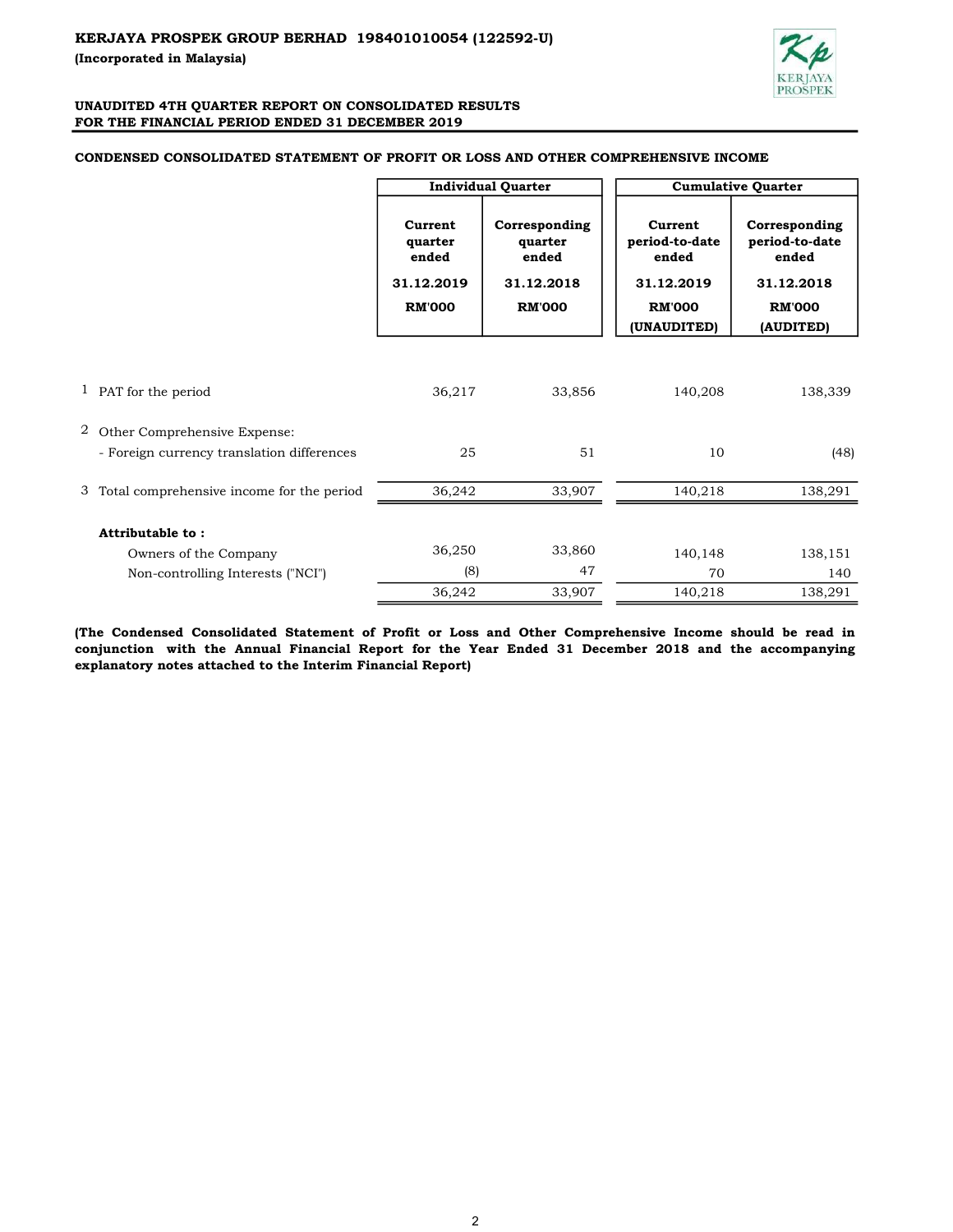

## CONDENSED CONSOLIDATED STATEMENT OF FINANCIAL POSITION

|                                                                       | As at<br>31.12.2019<br><b>RM'000</b><br>(UNAUDITED) | As at<br>31.12.2018<br><b>RM'000</b><br>(AUDITED) |
|-----------------------------------------------------------------------|-----------------------------------------------------|---------------------------------------------------|
| <b>ASSETS</b>                                                         |                                                     |                                                   |
| <b>Non-Current Assets</b>                                             |                                                     |                                                   |
| Property, Plant and Equipment<br>Right-Of-Use Assets                  | 140,052<br>2,046                                    | 160,618                                           |
| <b>Investment Properties</b><br>Other Investments                     | 1,713<br>11,563                                     | 2,593<br>8,201                                    |
| Intangible Assets                                                     | 353,209                                             | 353,155                                           |
| Trade Receivables                                                     | 187,326                                             | 166,278                                           |
|                                                                       | 695,909                                             | 690,845                                           |
| <b>Current Assets</b>                                                 |                                                     |                                                   |
| Inventories                                                           | 119,193                                             | 104,366                                           |
| Trade and other receivables                                           | 309,639                                             | 241,792                                           |
| Contract assets - Amount due from customers for contract works        | 11,642                                              | 12,762                                            |
| Contract assets - Accrued billings in respect of property development |                                                     | 26,396                                            |
| Tax Recoverables                                                      | 792                                                 | 1,716                                             |
| Fixed Deposits and investment funds                                   | 201,400                                             | 97,062                                            |
| Cash and Bank Balances                                                | 31,549                                              | 155,573                                           |
|                                                                       | 674,215                                             | 639,667                                           |
| <b>TOTAL ASSETS</b>                                                   | 1,370,124                                           | 1,330,512                                         |
| <b>EQUITY AND LIABILITIES</b>                                         |                                                     |                                                   |

# Equity Attributable to Equity Holders of the Company

| Share Capital                    | 642,658   | 642,658 |
|----------------------------------|-----------|---------|
| Treasury Shares                  | (10, 893) | (8,056) |
| Other Reserves                   | 686       | 676     |
| Retained Profits                 | 438,460   | 341,475 |
|                                  | 1,070,911 | 976,753 |
| <b>Non-controlling Interests</b> | 2.081     | 2,002   |
| <b>Total Equity</b>              | 1,072,992 | 978,755 |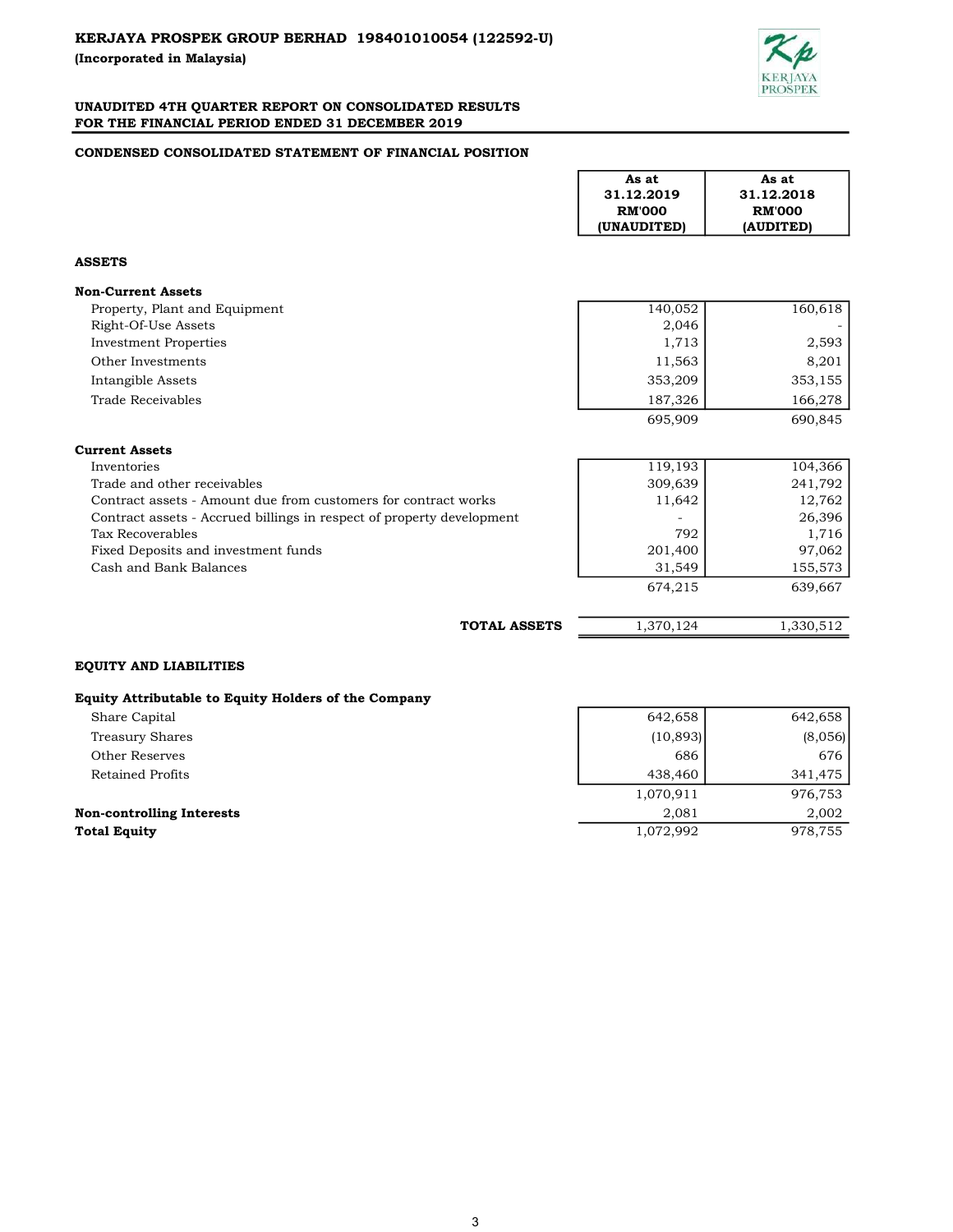

# CONDENSED CONSOLIDATED STATEMENT OF FINANCIAL POSITION (CONT'D)

|                                                                             | As at<br>31.12.2019<br><b>RM'000</b><br>(UNAUDITED) | As at<br>31.12.2018<br><b>RM'000</b><br>(AUDITED) |
|-----------------------------------------------------------------------------|-----------------------------------------------------|---------------------------------------------------|
| <b>Non-Current Liabilities</b>                                              |                                                     |                                                   |
| Trade and other payables                                                    | 71,476                                              | 59,507                                            |
| Deferred tax liabilities                                                    | 7,429                                               | 7,010                                             |
| Lease liabilities                                                           | 1,998                                               |                                                   |
|                                                                             | 80,903                                              | 66,517                                            |
| <b>Current Liabilities</b>                                                  |                                                     |                                                   |
| Trade and other payables                                                    | 151,270                                             | 183,159                                           |
| Contract Liabilities - Amount due to customers for contract works           | 30,475                                              | 33,197                                            |
| Contract Liabilities - Progress billings in respect of property development |                                                     |                                                   |
| <b>Borrowings</b>                                                           | 22,863                                              | 60,123                                            |
| Provision for Taxation                                                      | 11,518                                              | 8,761                                             |
| Lease liabilities                                                           | 103                                                 |                                                   |
|                                                                             | 216,229                                             | 285,240                                           |
| <b>Total Liabilities</b>                                                    | 297,132                                             | 351,757                                           |
| TOTAL EQUITY AND LIABILITIES                                                | 1,370,124                                           | 1,330,512                                         |
| Net assets per share attributable to owners of the Company (RM)             | 0.87                                                | 0.79                                              |
| No. of ordinary shares (in thousand)                                        | 1,232,878                                           | 1,235,134                                         |

(The Condensed Consolidated Statement of Financial Position should be read in conjunction with the Annual Financial Report for the Year Ended 31 December 2018 and the accompanying explanatory notes attached to the Interim Financial Report)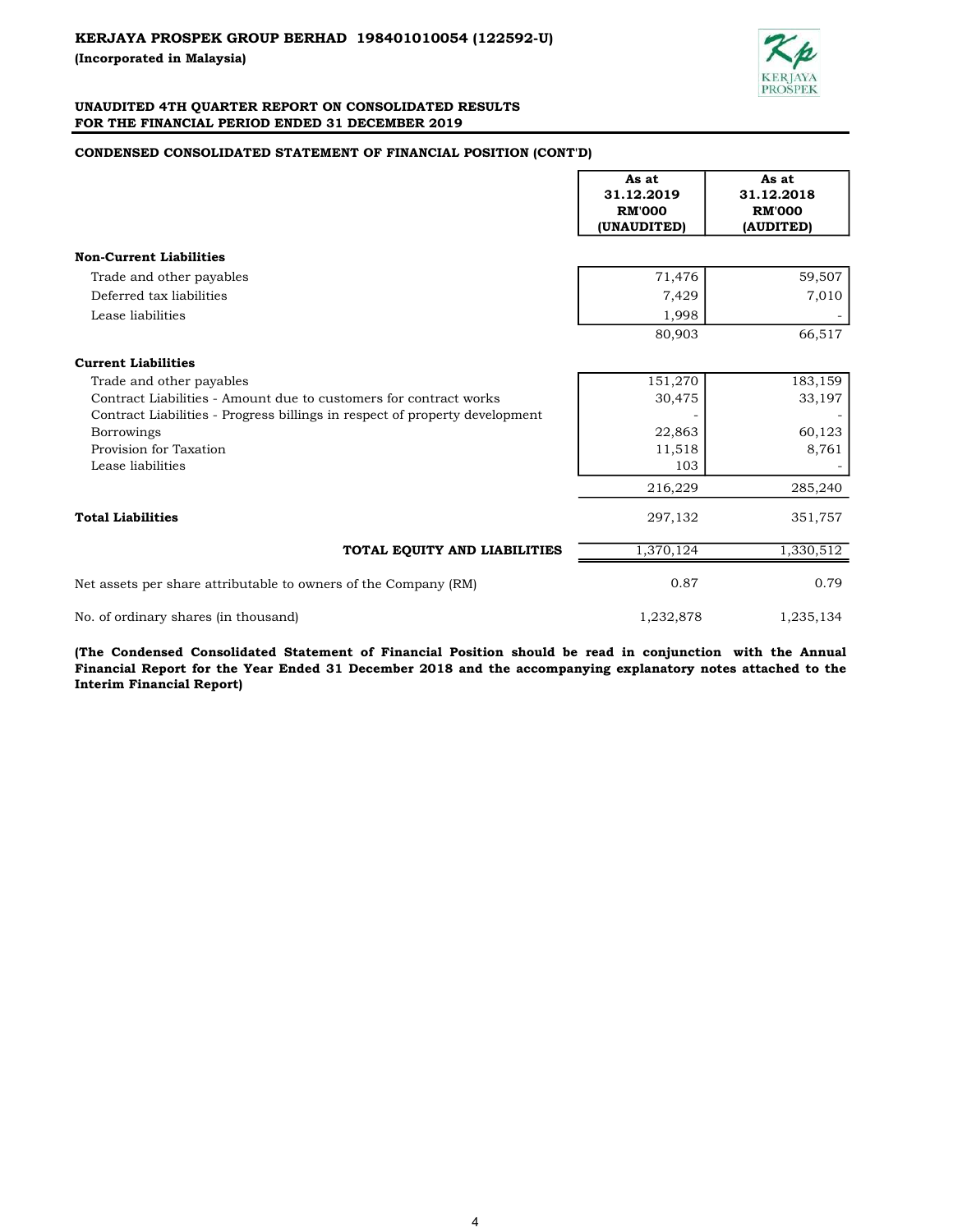

#### CONDENSED CONSOLIDATED STATEMENT OF CHANGES IN EQUITY

|                                                | Attributable to Equity Holders of the Company |                                           |                                                   |                                                    |                                                         |                                      |
|------------------------------------------------|-----------------------------------------------|-------------------------------------------|---------------------------------------------------|----------------------------------------------------|---------------------------------------------------------|--------------------------------------|
|                                                | <----------- Non-Distributable ---------->    |                                           |                                                   |                                                    |                                                         |                                      |
|                                                | <b>Share</b><br>Capital<br><b>RM'000</b>      | Other<br><b>Reserves</b><br><b>RM'000</b> | <b>Treasury</b><br><b>Shares</b><br><b>RM'000</b> | <b>Retained</b><br><b>Profits</b><br><b>RM'000</b> | Non<br>Controlling<br><b>Interests</b><br><b>RM'000</b> | <b>Total Equity</b><br><b>RM'000</b> |
| 12 MONTHS PERIOD ENDED 31 DECEMBER<br>2019     |                                               |                                           |                                                   |                                                    |                                                         |                                      |
| Balance as at 1 January 2019                   | 642,658                                       | 676                                       | (8,056)                                           | 341,475                                            | 2,002                                                   | 978,755                              |
| Total Comprehensive Income<br>for the period   |                                               | 10                                        |                                                   | 140,138                                            | 70                                                      | 140,218                              |
| Dividend declared                              |                                               | $\overline{a}$                            |                                                   | (43, 153)                                          |                                                         | (43, 153)                            |
| Acquisition of equity interest in a subsidiary |                                               | $\overline{a}$                            |                                                   |                                                    | 9                                                       | 9                                    |
| Shares repurchased                             |                                               | $\overline{a}$                            | (2,837)                                           |                                                    |                                                         | (2,837)                              |
| Balance as at 31 December 2019                 | 642,658                                       | 686                                       | (10, 893)                                         | 438,460                                            | 2,081                                                   | 1,072,992                            |
| 12 MONTHS PERIOD ENDED 31 DECEMBER<br>2018     |                                               |                                           |                                                   |                                                    |                                                         |                                      |
| Balance as at 1 January 2018                   | 642,658                                       | 724                                       | $\overline{\phantom{a}}$                          | 234,367                                            | 1,862                                                   | 879,611                              |
| Effect of adopting MFRS 9                      |                                               |                                           |                                                   | (6, 260)                                           |                                                         | (6, 260)                             |
| Balance as at 1 January 2018 (Restated)        | 642,658                                       | 724                                       |                                                   | 228,107                                            | 1,862                                                   | 873,351                              |
| Total Comprehensive Income<br>for the period   | $\blacksquare$                                | (48)                                      |                                                   | 138,199                                            | 140                                                     | 138,291                              |
| Dividend declared                              | $\overline{\phantom{a}}$                      |                                           |                                                   | (24, 831)                                          |                                                         | (24, 831)                            |
| Shares repurchased                             |                                               |                                           | (8,056)                                           |                                                    | L,                                                      | (8,056)                              |
| Balance as at 31 December 2018                 | 642,658                                       | 676                                       | (8,056)                                           | 341,475                                            | 2,002                                                   | 978,755                              |

(The Condensed Consolidated Statement of Changes in Equity should be read in conjunction with the Annual Financial Report for the Year Ended 31 December 2018 and the accompanying explanatory notes attached to the Interim Financial Report)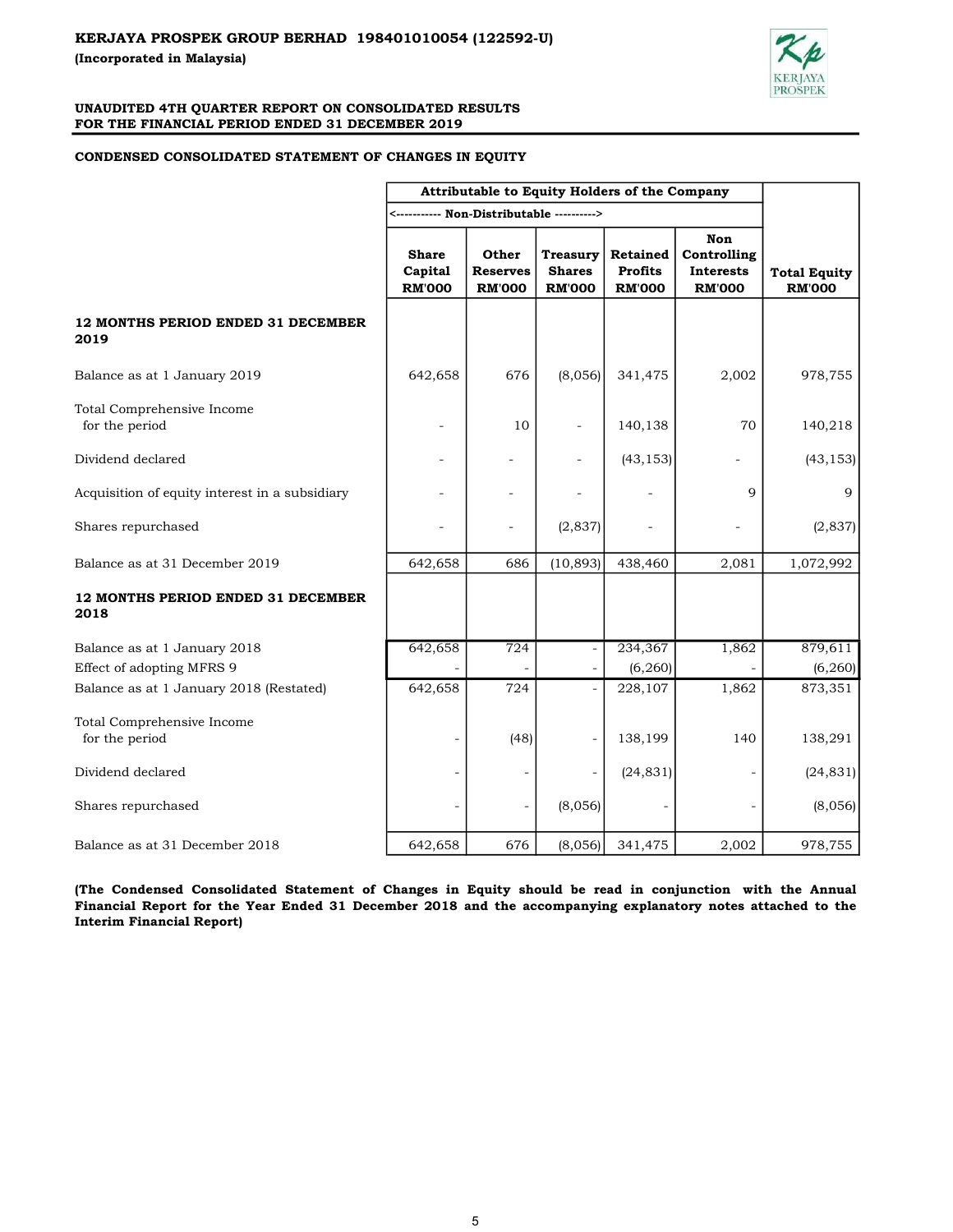

# CONDENSED CONSOLIDATED STATEMENT OF CASH FLOWS

|                                                          | Current<br>period-to-date<br>ended<br>31.12.2019<br><b>RM'000</b> | Corresponding<br>period-to-date<br>ended<br>31.12.2018<br><b>RM'000</b> |
|----------------------------------------------------------|-------------------------------------------------------------------|-------------------------------------------------------------------------|
|                                                          | (UNAUDITED)                                                       | (AUDITED)                                                               |
| CASH FLOWS FROM OPERATING ACTIVITIES                     |                                                                   |                                                                         |
| Profit before tax                                        | 185,849                                                           | 179,670                                                                 |
| Adjustment for:                                          |                                                                   |                                                                         |
| Amortisation and depreciation                            | 37,697                                                            | 32,841                                                                  |
| Non-cash items                                           | 5,466                                                             | 6,431                                                                   |
| Operating Profit Before Working Capital Changes          | 229,012                                                           | 218,942                                                                 |
| Changes in working capital :                             |                                                                   |                                                                         |
| Net change in operating assets                           | (51, 114)                                                         | (102, 440)                                                              |
| Net change in operating liabilities                      | (52, 041)                                                         | 2,727                                                                   |
| Net Cash Generated from Operations                       | 125,857                                                           | 119,229                                                                 |
| Interest received                                        | 6,002                                                             | 5,398                                                                   |
| Interest paid                                            | (697)                                                             | (218)                                                                   |
| Income tax refund                                        | 1,610                                                             |                                                                         |
| Income tax paid                                          | (44, 399)                                                         | (43, 984)                                                               |
| Net Cash Generated from Operating Activities             | 88,373                                                            | 80,425                                                                  |
| CASH FLOW USED IN INVESTING ACTIVITIES                   |                                                                   |                                                                         |
| Acquisition of property, plant and equipments            | (35, 705)                                                         | (50, 135)                                                               |
| Acquisition of quoted shares                             | (11, 642)                                                         |                                                                         |
| Acquisition of subsidiaries, net of cash acquired        | (1, 344)                                                          |                                                                         |
| Proceeds from disposal of property, plant and equipments | 5,876                                                             | 9,694                                                                   |
| Proceeds from disposal of quoted shares                  | 897                                                               |                                                                         |
| Net Cash Used In Investing Activities                    | (41, 918)                                                         | (40, 441)                                                               |
| CASH FLOW USED IN FINANCING ACTIVITIES                   |                                                                   |                                                                         |
| Lease payment                                            | (1,368)                                                           |                                                                         |
| Purchase of treasury shares                              | (2,837)                                                           | (8,056)                                                                 |
| Dividend declared during the period                      | (24, 660)                                                         | (24, 832)                                                               |
| Net Cash Used In Financing Activities                    | (28, 865)                                                         | (32, 888)                                                               |
| NET INCREASE IN CASH AND CASH EQUIVALENTS                | 17,590                                                            | 7,096                                                                   |
| EFFECT OF EXCHANGE RATE CHANGES                          | (16)                                                              | (0)                                                                     |
| CASH AND CASH EQUIVALENTS AT BEGINNING OF PERIOD         | 192,512                                                           | 185,416                                                                 |
| CASH AND CASH EQUIVALENTS AT END OF PERIOD               | 210,086                                                           | 192,512                                                                 |
|                                                          |                                                                   |                                                                         |
| CASH AND CASH EQUIVALENTS AT END OF PERIOD CONSIST OF:   |                                                                   |                                                                         |
| Cash and Bank Balances                                   | 31,573                                                            | 155,695                                                                 |
| Fixed Deposits and investment funds                      | 201,400                                                           | 97,062                                                                  |
| Less: Allowance for ECL                                  | (24)                                                              | (122)                                                                   |
| Less: Short term borrowing                               | (22, 863)                                                         | (60, 123)                                                               |
|                                                          | 210,086                                                           | 192,512                                                                 |

(The Condensed Consolidated Statement of Cash Flows should be read in conjunction with the Annual Financial Report for the Year Ended 31 December 2018 and the accompanying explanatory notes attached to the Interim Financial Report)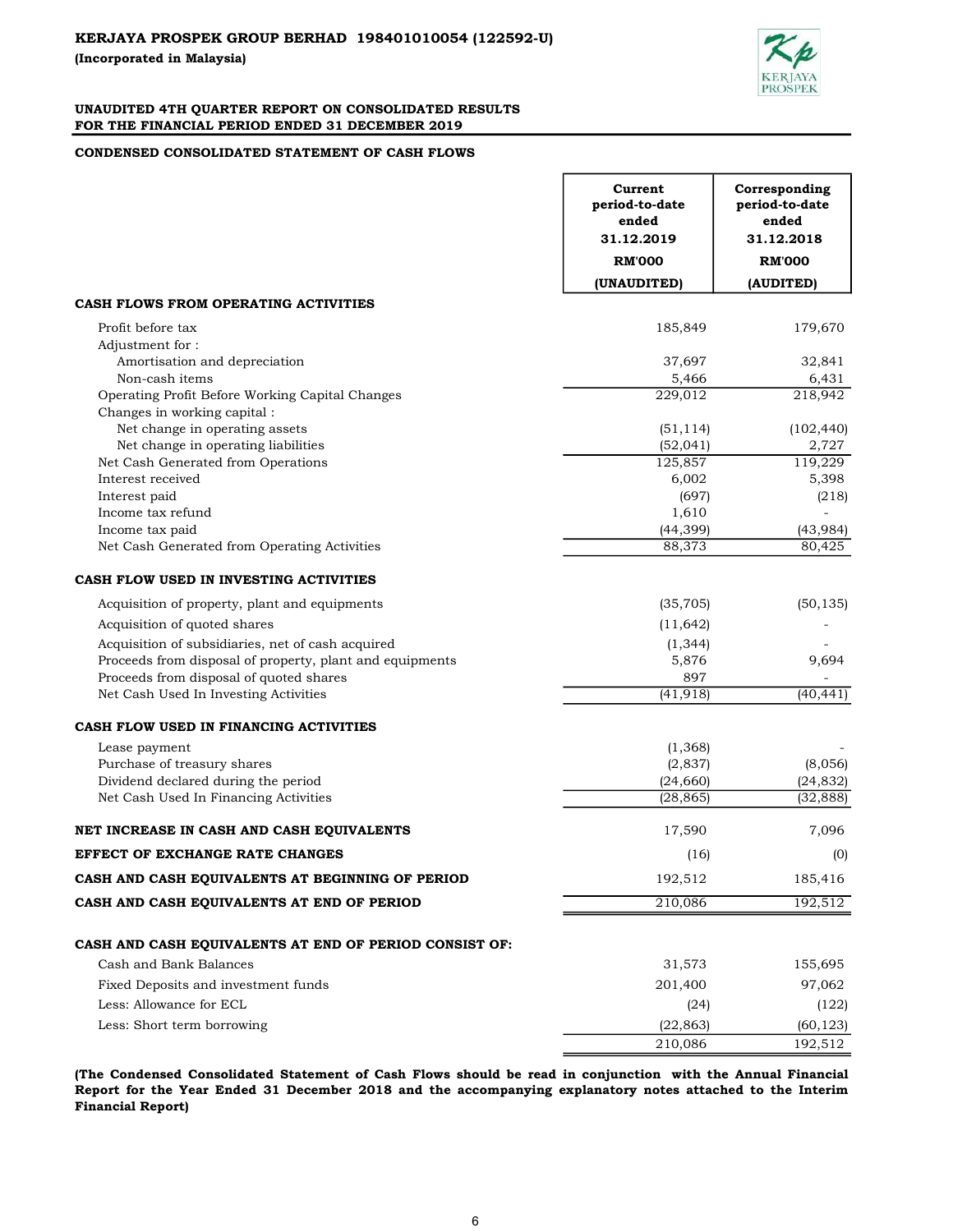

## NOTES TO THE INTERIM FINANCIAL REPORT

# EXPLANATORY NOTES PURSUANT TO MALAYSIAN FINANCIAL REPORTING STANDARD ("MFRS") 134, INTERIM FINANCIAL REPORTING

#### A1. Corporate Information

Kerjaya Prospek Group Berhad is a public limited company incorporated and domiciled in Malaysia, and is listed on the Bursa Malaysia Securities Berhad. The registered office is located at No. 802, 8th Floor, Block C, Kelana Square, 17 Jalan SS7/26, 47301 Petaling Jaya, Selangor. The principal place of business is located at No.1, 2nd Floor, Bangunan One Wangsa, Jalan Wangsa Permai, Taman Wangsa Permai, 52200 Kuala Lumpur.

# A2. Malaysian Financial Reporting Standards ("MFRS")

#### A2.1 Basis of Preparations

The interim financial report of the Group is unaudited and has been prepared in accordance with the requirements of Malaysia Financial Reporting Standard ("MFRS") 134, Interim Financial Reporting issued by the Malaysia Accounting Standard Board ("MASB") and Paragraph 9.22 and Appendix 9B of the Main Market Listing Requirements of Bursa Malaysia Securities Berhad.

The interim financial report should be read in conjunction with the audited financial statements of the Group for the financial year ended 31 December 2018.

## A2.2 Significant Accounting Policies

The accounting policies and methods of computation adopted by the Group in this interim financial report are consistent with those adopted in the most recent annual audited financial statements for the year ended 31 December 2018, except for the adoption of the following new standards, amendments to the standards and interpretations during the current financial period:

| MFRS 9                | Prepayment Features with Negative Compensation (Amendment to<br>MFRS 9)       |
|-----------------------|-------------------------------------------------------------------------------|
| MFRS 16               | Leases                                                                        |
| <b>MFRS 128</b>       | Long-term Interests in Associates and Joint Ventures (Amendment to<br>MFRS 12 |
| <b>MFRS 119</b>       | Plan Amendment, Curtailment or Settlement (Amendment to MFRS<br>1101          |
| <b>MFRS 112</b>       | Income Taxes (Annual Improvements to MFRS Standards 2015-2017)<br>(Cycle)     |
| <b>MFRS 123</b>       | Borrowing Costs (Annual Improvements to MFRS Standards 2015–<br>2017 (Cycle)  |
| IC Interprestation 23 | Uncertainty over Income Tax Treatments                                        |

Annual Improvements to MFRS Standards 2015-2017 Cycle

The adoption of the above standards and interpretation did not have any material effect on the financial performance or position of the Group.

#### i. MFRS 16 Leases

MFRS 16 'Leases' supersedes MFRS 117 'Leases' and the related interpretations.

Under MFRS 16, a lease is a contract (or part of a contract) that conveys the rights to control the use of an identified asset for a period of time in exchange for consideration.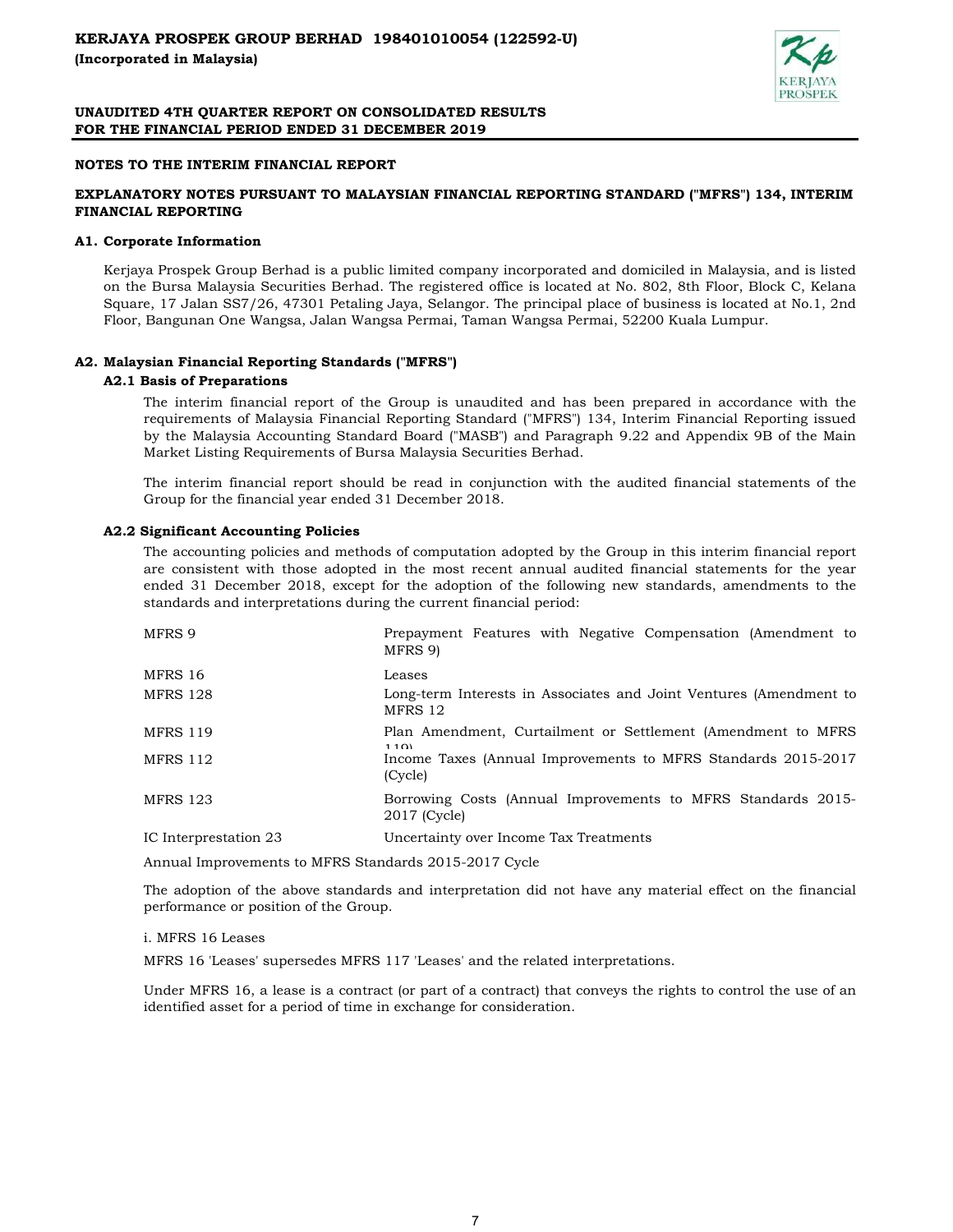

## NOTES TO THE INTERIM FINANCIAL REPORT (CONT'D)

# EXPLANATORY NOTES PURSUANT TO MALAYSIAN FINANCIAL REPORTING STANDARD ("MFRS") 134, INTERIM FINANCIAL REPORTING (CONT'D)

# A2. Malaysian Financial Reporting Standards ("MFRS") (Cont'd) A2.2 Significant Accounting Policies (Cont'd)

MFRS 16 eliminates the clarification of lease by lease as either finance leases (on balance sheet) or operating leases (off balance sheet). MFRS 16 requires a leasee to recognise a "right-of-use" of the underlying asset and a lease liability reflecting future lease payments for most leases.

For lessors, MFRS 16 retains most of the requirements in MFRS 117. Leasors continue to classify all leases as either operating leases or finance leases and account for them differently.

The Group applied the simplified restropective approach. Under this approach, the Group is not required to restate the comparatives and the MFRS 16 adjustments will be reflected in the opening retained earnings as at 1 January 2019, being the date of initial application ("DIA"). At DIA, the Group recognised and measured the lease liability at the present value of the remaining lease payments, discount at the Group's incremental borrowing rate at DIA. The Group recognised and measured the right-to-use asset, on a leaseby-lease basis, at an amount equal to the lease liability, adjusted by the amount of any prepaid or accrued lease payments relating to that lease recognised immediately before DIA.

As permitted by the exemptions under the standard, the Group has not applied the principles of MFRS 16 to short term leases (a lease with term of 12 months or less from date of commencement) and lease for which the underlying asset is of low value.

The change in accounting policy affected the following items in the statement of financial position on DIA:

- Property, Plant and Equipment (Right-of-use assets) -increased by RM2.64 million,
- Lease liability increase by RM2.64 million and
- no effect on opening retained earnings.

#### A3. Audit Report

The audited financial statements for the preceding financial year ended 31 December 2018 were not subject to any qualification.

# A4. Seasonal or Cyclical Factors

The principal business operations of the Group are not significantly affected by any seasonal or cyclical factors.

#### A5. Unusual Items

There were no unusual items in the current quarter under review that affecting the assets, liabilities, equity, net income or cash flows of the Group.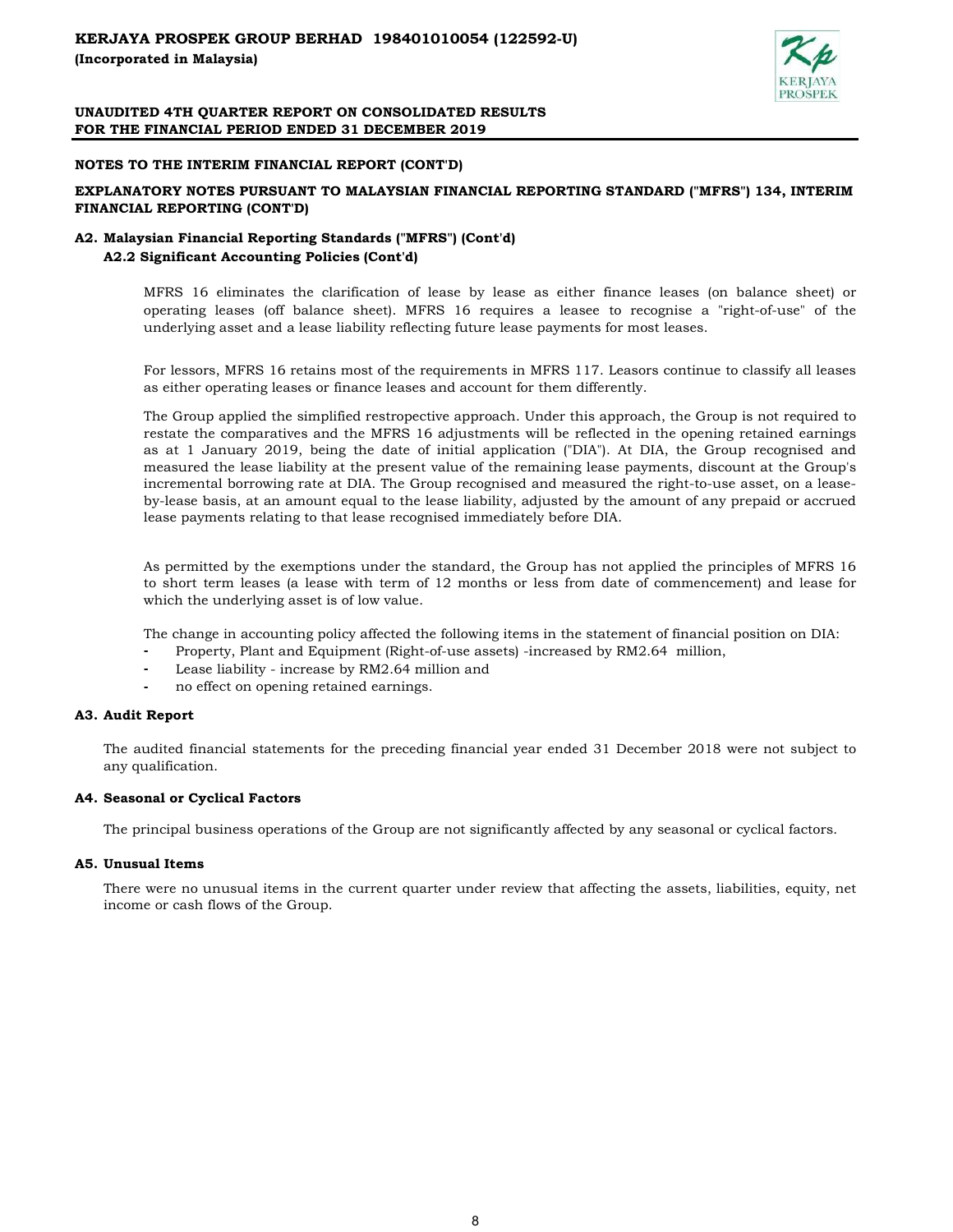

## NOTES TO THE INTERIM FINANCIAL REPORT (CONT'D)

# EXPLANATORY NOTES PURSUANT TO MALAYSIAN FINANCIAL REPORTING STANDARD ("MFRS") 134, INTERIM FINANCIAL REPORTING (CONT'D)

#### A6. Changes in Estimates

There were no significant changes in estimates that have a material effect to the current quarter under review.

#### A7. Debt and Equity Securities

During the current quarter, there were no shares repurchase transactions. As at 31 December 2019, 9,090,600 units ordinary shares have been repurchased for RM10.89 million including transaction costs. The shares repurchased are being held as treasury shares in accordance with the requirement of section 127 of the Companies Act, 2016.

Other than the above, there were no issuance, cancellations, resale and repayment of debt and equity securities for the Group during the current quarter and financial period under review.

## A8. Dividend Paid

On 29 April 2019, the Board of Directors, pursuant to the Company's Constitution, recommended a single-tier final dividend of 2 sen per ordinary share in respect of the financial year ended 31 December 2018 for approval of the shareholders at the Annual General Meeting on 30 May 2019, which thereon approval granted. The total amount of RM24.66 million was paid on 03 July 2019.

Subsequently, the Board of Directors has approved an interim dividend of 1.5 sen per ordinary share on 25 November 2019 in respect of the financial year ended 31 December 2019. The total amount of RM18.49 million was paid on 06 January 2020.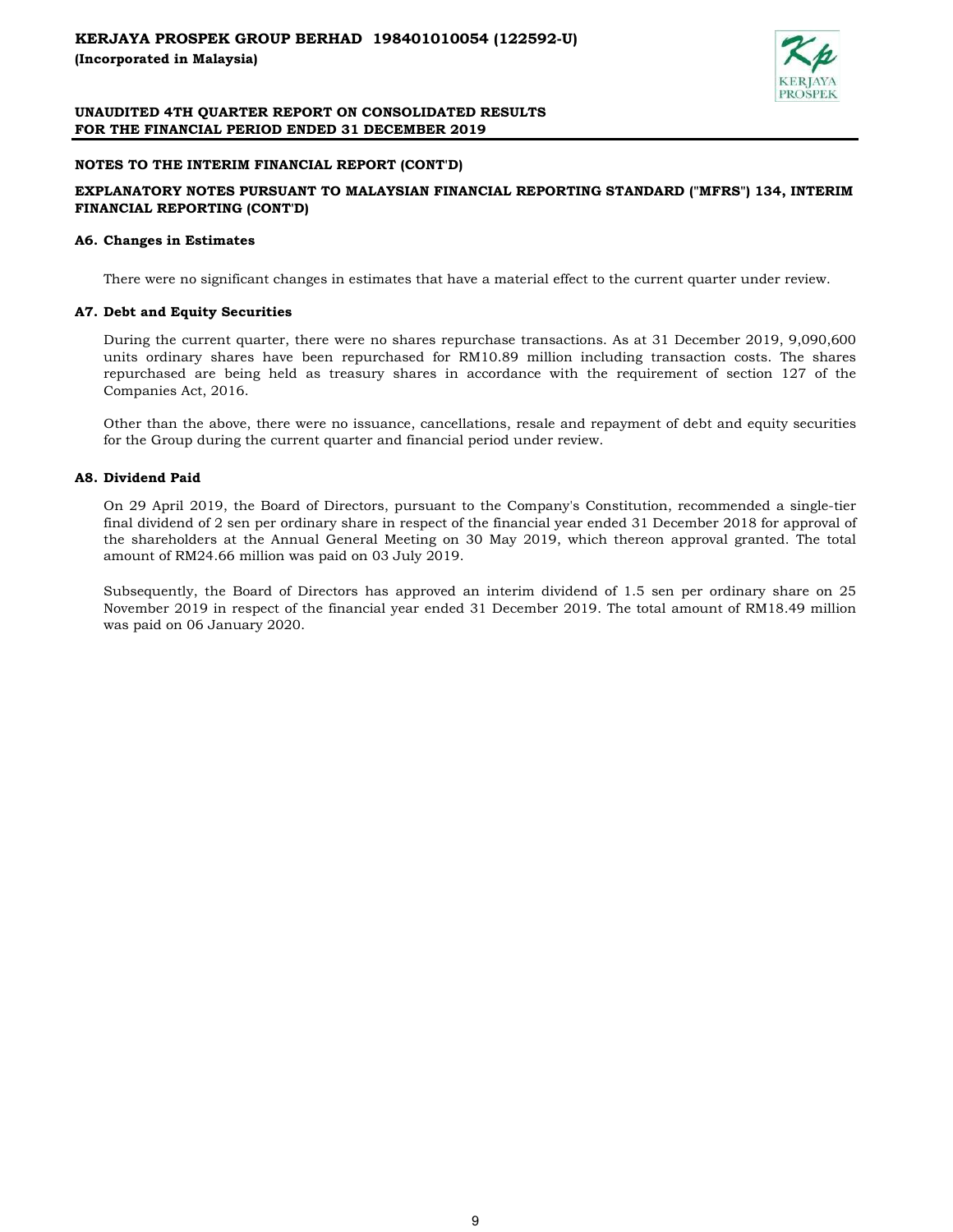

# NOTES TO THE INTERIM FINANCIAL REPORT (CONT'D)

# EXPLANATORY NOTES PURSUANT TO MALAYSIAN FINANCIAL REPORTING STANDARD ("MFRS") 134, INTERIM FINANCIAL REPORTING (CONT'D)

## A9. Segmental Information

## FOR THE FINANCIAL PERIOD ENDED 31 DECEMBER 2019

|                          |               |                                   | Property                 |                          |                          |                          |               |
|--------------------------|---------------|-----------------------------------|--------------------------|--------------------------|--------------------------|--------------------------|---------------|
|                          |               | <b>Construction Manufacturing</b> | Development Investment   |                          | <b>Others</b>            | Elimination              | Total         |
|                          | <b>RM'000</b> | <b>RM'000</b>                     | <b>RM'000</b>            | <b>RM'000</b>            | <b>RM'000</b>            | <b>RM'000</b>            | <b>RM'000</b> |
| External Revenue         | 1,006,300     | 354                               | 48,622                   |                          | $\overline{\phantom{a}}$ | $\overline{\phantom{a}}$ | 1,055,276     |
| Inter Group Revenue      | 92,461        | 11,149                            | $\overline{\phantom{a}}$ | $\overline{\phantom{a}}$ | $\overline{\phantom{a}}$ | (103, 610)               |               |
|                          | 1,098,761     | 11,503                            | 48,622                   |                          | $\overline{\phantom{a}}$ | (103, 610)               | 1,055,276     |
| <b>RESULTS</b>           |               |                                   |                          |                          |                          |                          |               |
| Segmental Results        | 122,038       | 3,930                             | 8,602                    | (703)                    | (31)                     | 6,302                    | 140,138       |
| <b>OTHER INFORMATION</b> |               |                                   |                          |                          |                          |                          |               |
| Segmental Assets         | 854,773       | 90,013                            | 101,774                  | 713,940                  | 46                       | (390, 422)               | 1,370,124     |
| Segmental Liabilities    | 442,014       | 81,888                            | 47,516                   | 61,918                   | 4,616                    | (340, 820)               | 297,132       |

FOR THE FINANCIAL PERIOD ENDED 31 DECEMBER 2018

|                          |               |                                   | <b>Property</b>          | (Restated)    |               |                          |               |
|--------------------------|---------------|-----------------------------------|--------------------------|---------------|---------------|--------------------------|---------------|
|                          |               | <b>Construction Manufacturing</b> | Development              | Investment    | <b>Others</b> | Elimination              | Total         |
|                          | <b>RM'000</b> | <b>RM'000</b>                     | <b>RM'000</b>            | <b>RM'000</b> | <b>RM'000</b> | <b>RM'000</b>            | <b>RM'000</b> |
| External Revenue         | 967,833       | 1,490                             | 99,439                   |               |               | $\overline{\phantom{a}}$ | 1,068,762     |
| Inter Group Revenue      | 219,405       | 15,250                            | $\overline{\phantom{a}}$ | 80,000        | -             | (314, 655)               |               |
|                          | 1,187,237     | 16,740                            | 99,439                   | 80,000        |               | (314, 655)               | 1,068,762     |
| <b>RESULTS</b>           |               |                                   |                          |               |               |                          |               |
| Segmental Results        | 117,450       | 4,107                             | 19,639                   | 77,898        | (7)           | (80, 888)                | 138,199       |
| <b>OTHER INFORMATION</b> |               |                                   |                          |               |               |                          |               |
| Segmental Assets         | 875,255       | 115,377                           | 107,403                  | 722,333       | 47            | (489, 903)               | 1,330,512     |
| Segmental Liabilities    | 584,632       | 111,181                           | 61,812                   | 23,604        | 4,629         | (434, 101)               | 351,757       |

As the business of the Group is engaged entirely in Malaysia, no reporting by geographical location of operation is presented.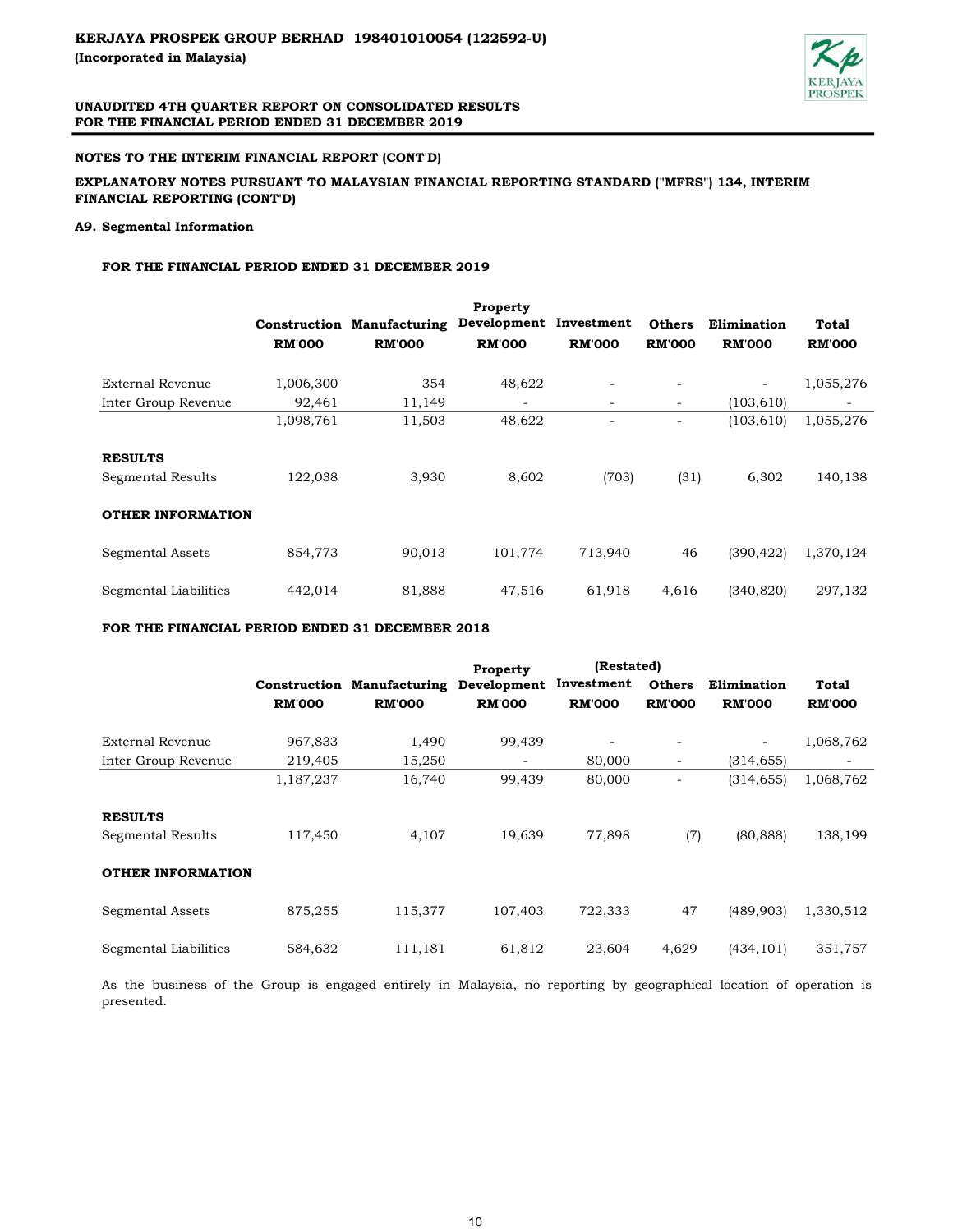

## NOTES TO THE INTERIM FINANCIAL REPORT (CONT'D)

## EXPLANATORY NOTES PURSUANT TO MALAYSIAN FINANCIAL REPORTING STANDARD ("MFRS") 134, INTERIM FINANCIAL REPORTING (CONT'D)

#### A9. Segmental Information (Cont'd)

For management purposes, the Group is organised into business units based on their products and services, and has five (5) reportable operating segments as follow:

(i) Construction - Main building construction works, provision of contract workmanship and other related services.

(ii) Manufacturing - Manufacture, assemble, installation and sale of light fittings, furniture, kitchen cabinetry and related products.

(iii) Property Development - Development of residential and/or commercial properties.

(iv) Investment - Investment holding companies.

(v) Others - Other dormant companies.

#### Segment performance for the financial period ended 31 December 2019 as compared to corresponding preceding period ended 31 December 2018

#### (i) Construction

The construction segment has achieved revenue of RM1.01 billion from third parties in the current financial period representing a increase of approximately 4.0% as compared to its corresponding preceding financial period of RM0.97 billion. Segmental profit was recorded at RM122.04 million on current financial period compared to corresponding preceding financial period of RM117.45 million. The increase in revenue was mainly due to progress of construction works on-site. The construction segment is expected to continue to deliver positive results and improve the Group's overall turnover and profitability.

#### (ii) Manufacturing

The revenue on manufacturing segment has decreased to RM11.50 million in current financial period compared to its corresponding preceding financial period of RM16.74 million. The segmental profit has decreased from RM4.11 million to RM3.93 million. Revenue was recognised from the progress work of projects secured.

#### (iii) Property Development

The property development division continues to recognise its revenue of RM48.62 million and a profit of RM8.60 million for the current financial year. The project completed in year 2019 and achieved 98.61% sales for its apartments.

#### (iv) Investment

The Investment division shows a segmental loss of RM0.70 million in the current financial period and a decrease of RM78.60 million compare to correspending preceding financial period mainly due to no dividend income was declared from its subsidiaries.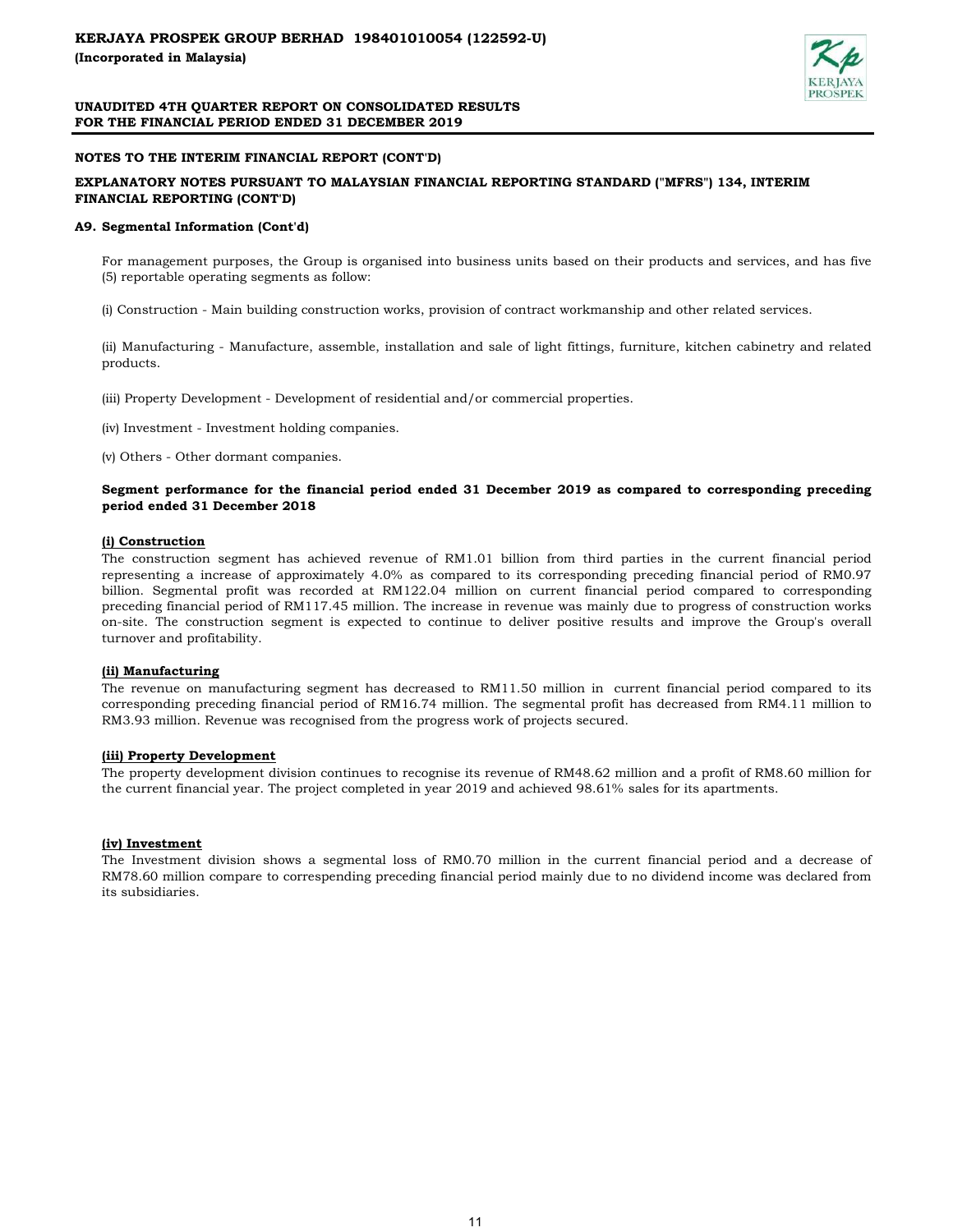

# NOTES TO THE INTERIM FINANCIAL REPORT (CONT'D)

# EXPLANATORY NOTES PURSUANT TO MALAYSIAN FINANCIAL REPORTING STANDARD ("MFRS") 134, INTERIM FINANCIAL REPORTING (CONT'D)

## A10. Profit Before Taxation

The following items have been included in arriving at profit before taxation:

|                                                                | Individual     | Cumulative     |
|----------------------------------------------------------------|----------------|----------------|
|                                                                | <b>Quarter</b> | <b>Ouarter</b> |
|                                                                | 31.12.2019     | 31.12.2019     |
|                                                                | <b>RM'000</b>  | <b>RM'000</b>  |
| Net fair value loss                                            | 5,059          | 8,007          |
| Interest income                                                | (2,021)        | (6,002)        |
| Amortisation and depreciation of property, plant and equipment | 4,344          | 37,697         |
| Interest expenses                                              | 250            | 697            |
| Gain on disposal of property, plant and equipment              | (81)           | (193)          |
| Allowance for ECL (MFRS 9)                                     | 85             | 2,715          |
|                                                                |                |                |

## A11. Subsequent Events

Kerjaya Prospek (M) Sdn Bhd, a wholly-owned subsidiary of the Company had on 2 January 2020 entered into a Sale and Purchase Agreement with Kerjaya Property Sdn Bhd (formerly known as Kerjaya Prospek Property Sdn Bhd), a company owned by Datuk Tee Eng Ho and Mr. Tee Eng Seng, the major shareholders and Directors of the Company, for the acquisition of two (2) pieces of freehold agriculture lands for a total purchase consideration of RM10.01 million.

# A12. Changes in Composition of the Group

On 11 October 2018, the Group has announced that its wholly owned subsidiary, Bazarbayu Sdn Bhd ("Bazarbayu"), has entered into a Share Sale Agreement ("SSA") to acquire 90,000 ordinary shares in Yakin Land Sdn Bhd ("YLSB") representing 90% equity interest in YLSB. On 10 January 2019, the Group has announced that the completion of the SSA with the payment of the remaining balances of purchase consideration and vendor's advances by Bazarbayu to the vendor. Consequential thereof, YLSB has became a 90%-owned subsidiary of the Group.

#### A13. Changes in Contingent Liabilities or Contingent Assets

| (a) | Contingent Liabilities                                                    | Cumulative     |
|-----|---------------------------------------------------------------------------|----------------|
|     |                                                                           | <b>Quarter</b> |
|     |                                                                           | 31.12.2019     |
|     |                                                                           | <b>RM'000</b>  |
|     | Corporate guarantee given to banks for facilities granted to subsidiaries | 232,089        |
|     | Corporate guarantee given to third parties for the benefit of the Group's |                |
|     | subsidiaries                                                              | 147,464        |
|     |                                                                           | 379,553        |
|     |                                                                           |                |

## (b) Contingent Assets

As at the date of this report, there were no contingent assets.

#### A14. Capital Commitments

As at the date of this report, the Group has no material capital commitments.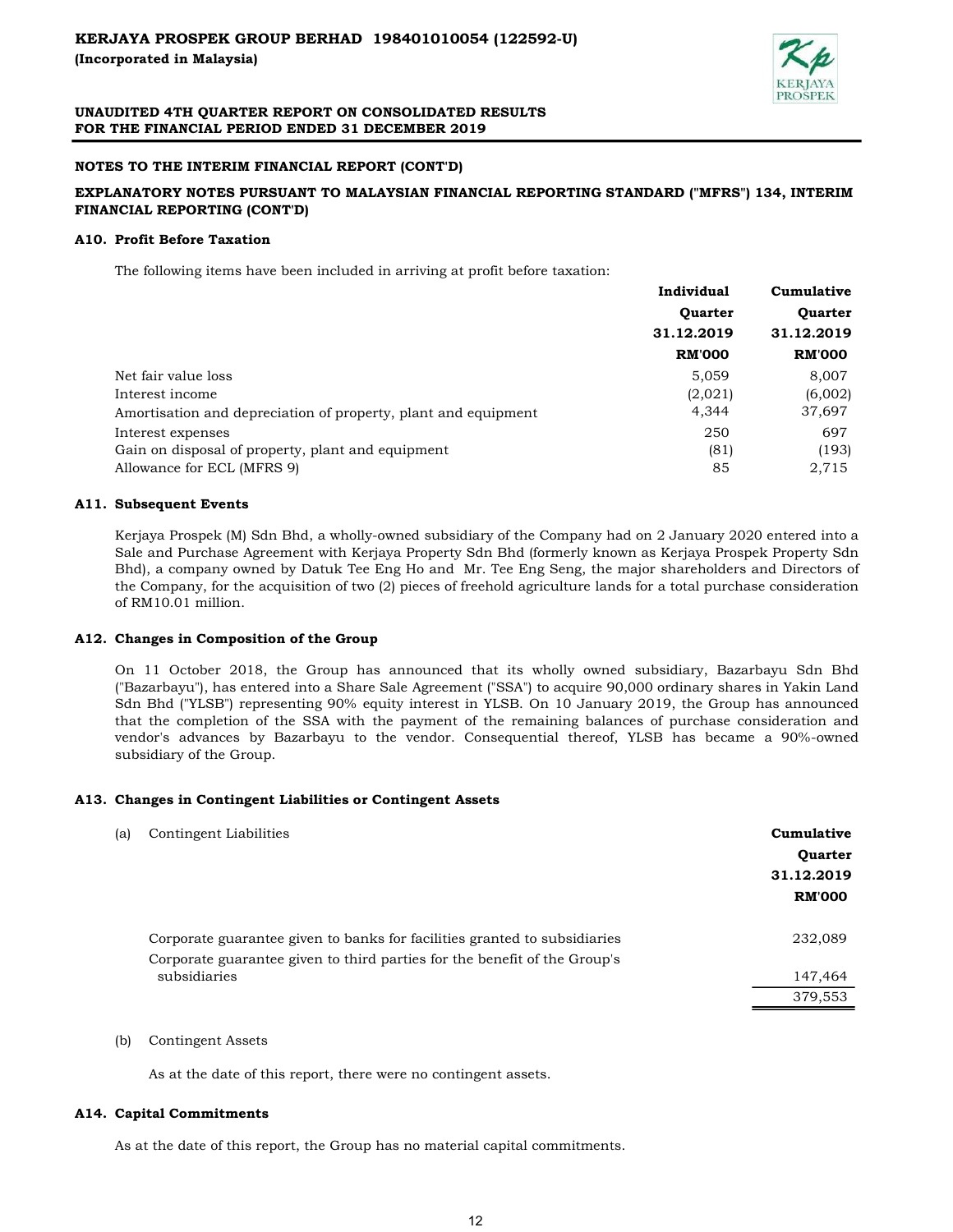

## NOTES TO THE INTERIM FINANCIAL REPORT (CONT'D)

## ADDITIONAL INFORMATION REQUIRED BY THE LISTING REQUIREMENTS OF BURSA SECURITIES

## B1. Review of Performance

For the current financial quarter under review, the Group posted a revenue of RM268.41 million as compared to its corresponding preceding year financial quarter of RM265.33 million. The Profit After Tax ("PAT') in the current quarter of RM36.22 million, representing an increase of RM2.36 million from its corresponding preceding year financial quarter of RM33.86 million.

Overall, the increase in profit from operations was mainly attributed to the construction segment of the Group which currently has a substantial orderbook comprising of projects awarded by premier property developers in Malaysia. Manufacturing segment performance has decreased slightly as compared to the corresponding preceding year financial quarter. This division primarily complements the Group's construction business. The Group's property development project in Genting Permai is completed in year 2019, therefore the property development segment contributed lower earnings to the Group as compared to the financial period ended 31 December 2018.

# B2. Change in Results of Current Quarter Compared to Preceding Quarter

|                                              | Current              | Preceding            |                |
|----------------------------------------------|----------------------|----------------------|----------------|
|                                              | <b>Ouarter ended</b> | <b>Ouarter ended</b> |                |
|                                              | 31.12.2019           | 30.09.2019           | <b>Changes</b> |
|                                              | <b>RM'000</b>        | <b>RM'000</b>        | $\%$           |
| Revenue                                      | 268,409              | 263,331              | 1.9%           |
| Operating Profit                             | 52,419               | 48,775               | 7.5%           |
| Profit Before Tax                            | 46,676               | 45,962               | 1.6%           |
| Profit After Tax                             | 36,217               | 33,036               | 9.6%           |
| Profit Attributable to Owners of the Company | 36,225               | 33,010               | 9.7%           |

For the current quarter, the Group recorded a revenue and profit before tax of RM268.41 million and RM46.68 million respectively as compared to RM263.33 million and RM45.96 million respectively in its immediate preceding quarter due to timing of delivery of works on construction segment which all on going projects were at their planned progression. On the property development segment, the maiden property project; Vista Residences, has achieved 98.61% (excluding retail units) sales as at quarter ended 31 December 2019.

The profit before tax for the quarter ended 31 December 2019 was higher as compared to preceding quarter due to higher other income which partly offset by higher finance cost.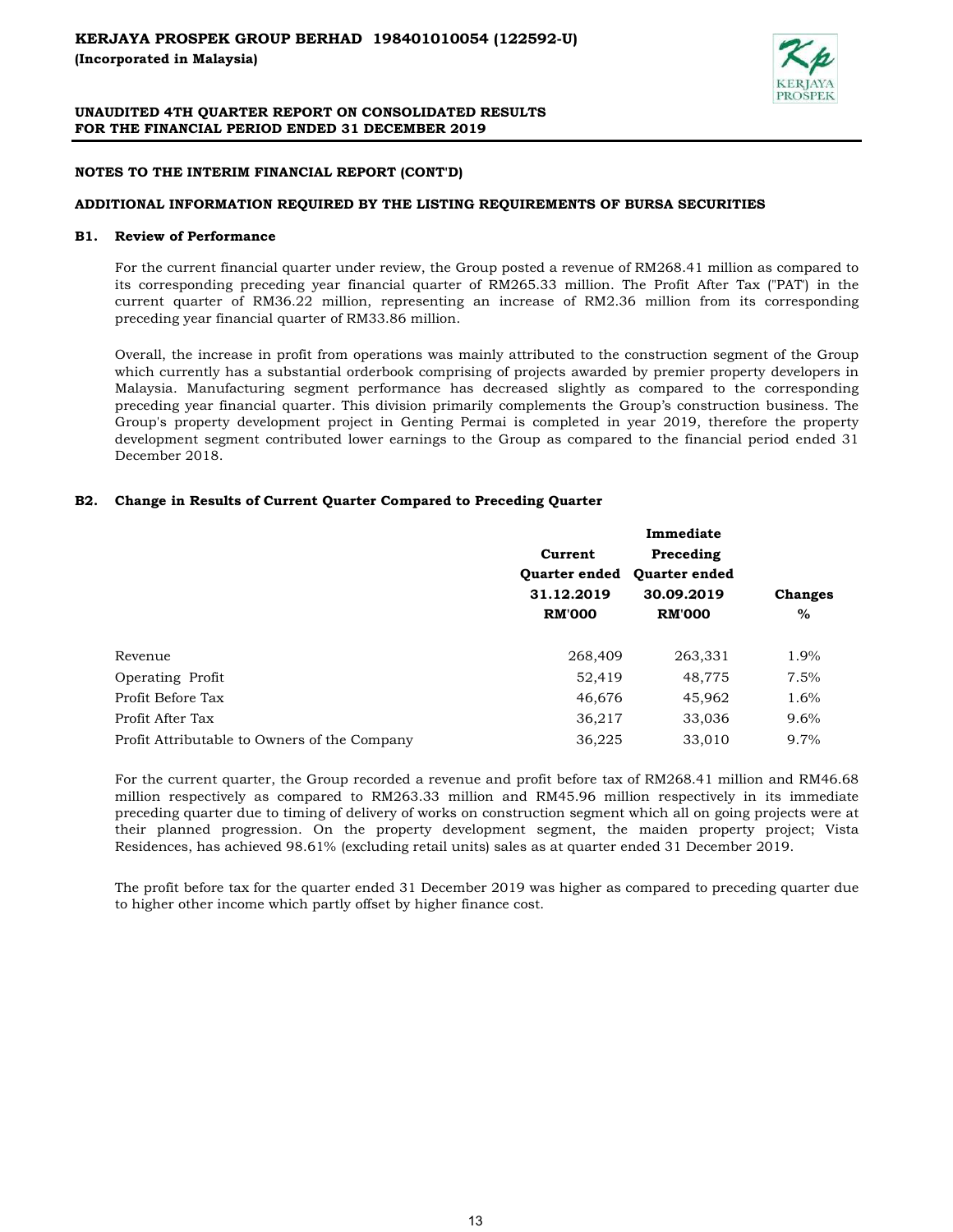

## NOTES TO THE INTERIM FINANCIAL REPORT (CONT'D)

## ADDITIONAL INFORMATION REQUIRED BY THE LISTING REQUIREMENTS OF BURSA SECURITIES (CONT'D)

#### B3. Current Year Prospects

For the current financial year, the Group's revenue has decreased slightly but profit after tax has increased slightly. The Group's outstanding order book stands at RM2.92 billion as at financial period ended 31 December 2019. During the current financial year ended 31 December 2019, the Group has secured building construction contracts worth RM1.22 billion. Subsequent to financial year ended 31 December 2019, the Group has also accepted letters of award amounting to RM990.40 million.

Moving forward, the Group aims to focus on the construction segment to be the main revenue driver of the Group.

The Group will continue to be vigilant and prudent in achieving its objectives of expansion.

Notwithstanding the Group's objective to expand its core business in construction, it will maintain the manufacturing segment as part of its integrated business strategy.

## B4. Profit Forecast

There were no profit forecast prepared or profit guarantee made by the Group.

#### B5. Taxation

|                               | Individual<br>Quarter<br>31.12.2019<br><b>RM'000</b> | Cumulative<br>Quarter<br>31.12.2019<br><b>RM'000</b> |
|-------------------------------|------------------------------------------------------|------------------------------------------------------|
| Malaysia income tax           |                                                      |                                                      |
| - current year                | 11,055                                               | 45,386                                               |
| - over provided in prior year | (1, 159)                                             | (201)                                                |
|                               | 9,896                                                | 45,185                                               |
| Real property gain tax        | 36                                                   | 47                                                   |
| Deferred tax                  |                                                      |                                                      |
| - current year                | 527                                                  | 409                                                  |
|                               | 10,459                                               | 45,641                                               |

Effective tax rates for the financial period ended 31 December 2019 was approximated to statutory tax rate of 24%. The deviation is mainly due to inclusion of certain non-taxable items and/or non-deductible expenses in the Statement of Profit or Loss.

#### B6 Group Borrowings and Debt Securities

Details of the group borrowings as at 31 December 2019 were as follows:

|                                             | Cumulative     |
|---------------------------------------------|----------------|
|                                             | <b>Quarter</b> |
|                                             | 31.12.2019     |
|                                             | <b>RM'000</b>  |
| Short term borrowings - Unsecured           |                |
| (i) Cashline facilities (denominated in RM) | 22,863         |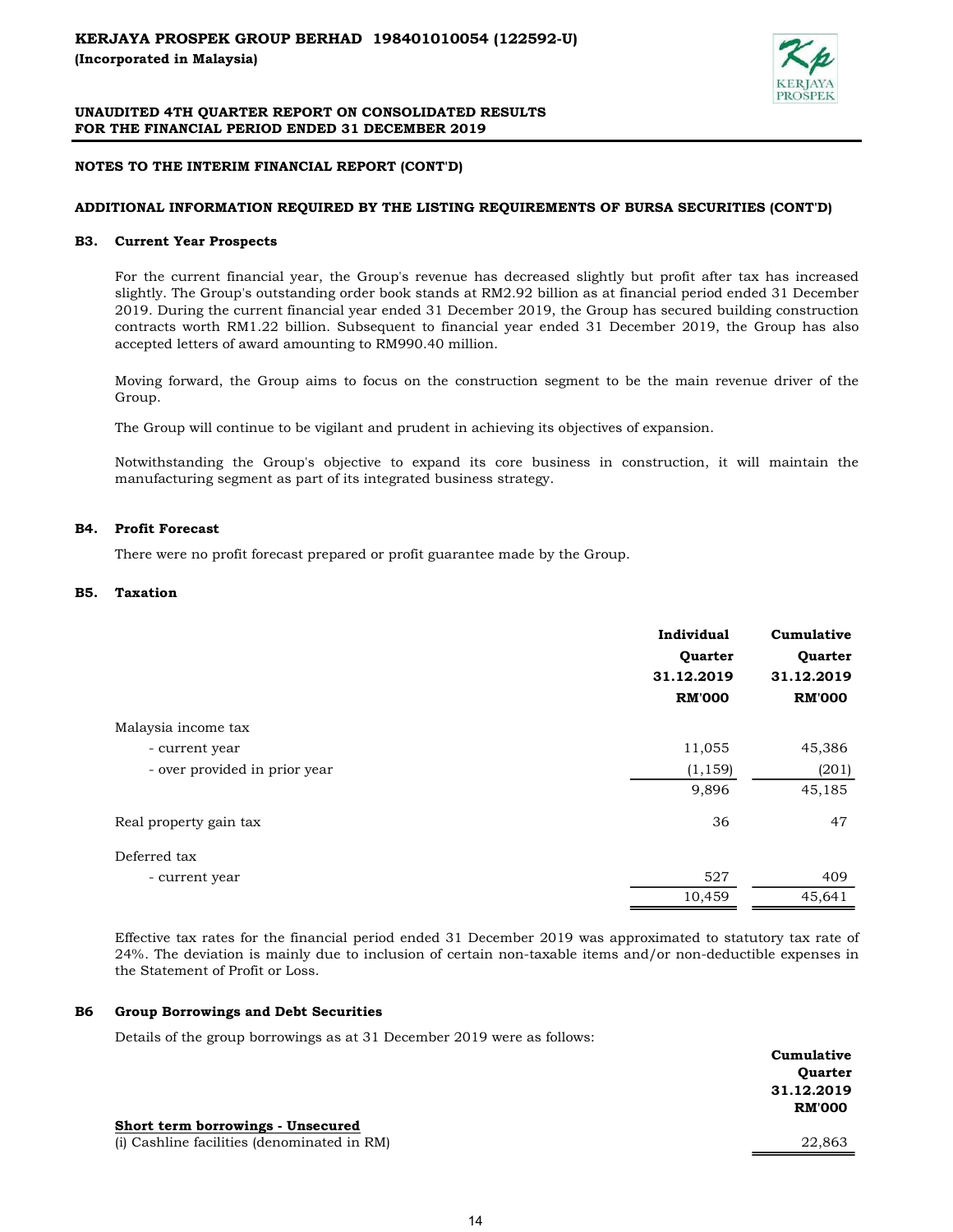

# NOTES TO THE INTERIM FINANCIAL REPORT (CONT'D)

# ADDITIONAL INFORMATION REQUIRED BY THE LISTING REQUIREMENTS OF BURSA SECURITIES (CONT'D)

#### B7. Status of Corporate Proposals

There were no corporate proposals announced but not completed as at the date of this report.

## B8. Changes in Material Litigation

There were no material litigations for the Group as at the date of this report.

#### B9. Dividend

Total dividend for the financial year ended 31 December 2019 and financial year ended 31 December 2018 are summarised as follow:

|                      | <b>Net Per Share</b> | <b>Net Per Share</b> |  |
|----------------------|----------------------|----------------------|--|
|                      | <b>FY2019</b>        | <b>FY2018</b>        |  |
|                      | sen                  | sen                  |  |
| Interim Dividend     |                      |                      |  |
| Single-tier dividend | $1.5*$               | $1.5**$              |  |
| Final Dividend       |                      |                      |  |
| Single-tier dividend | ****                 | $2.0***$             |  |

\* The Board of Directors has approved an interim dividend of 1.5 sen per ordinary share on 25 November 2019 in respect of the financial year ended 31 December 2019.

The total amount of RM18.49 million has been paid on 06 January 2020.

\*\* The Board of Directors has approved an interim dividend of 1.5 sen per ordinary share (based on the enlarged share capital after completion of the bonus issues of six bonus shares for every five existing ordinary shares on 27 February 2018) in respect of the financial year ended 31 December 2018. The approved interim dividend payable represent approximately 27.6% of profit after tax for financial period ended 30 June 2018.

The total amount of RM18.62 million has been paid on 30 October 2018.

\*\*\* On 14 April 2019, the Board of Directors proposed the single-tier final dividend of 2.0 sen per ordinary share in respect of the financial year ended 31 December 2018 and has been tabled for approval at the AGM on 30 May 2019.

The total amount of RM24.66 million has been paid on 03 July 2019.

The Company has declared a total dividend RM43.28 million which is appoximately 31.3% of the profit after taxation ("PAT") for the financial year ended 31 December 2018 which is 6.3% above the Company's dividend policy of 25% of PAT.

\*\*\*\* Not applicable for the current quarter under review.

#### B10. Derivatives and Fair Value Changes of Financial Liabilities

- (a) There were no derivaties as at the current quarter under review.
- (b) The fair value changes arising from discounting future retention sum receivables and retention sum payables to present value for the current quarter under review has been accounted accordingly. The net fair value loss for the financial quarter and year amounted to approximately RM5.06 million and RM8.01 million respectively.